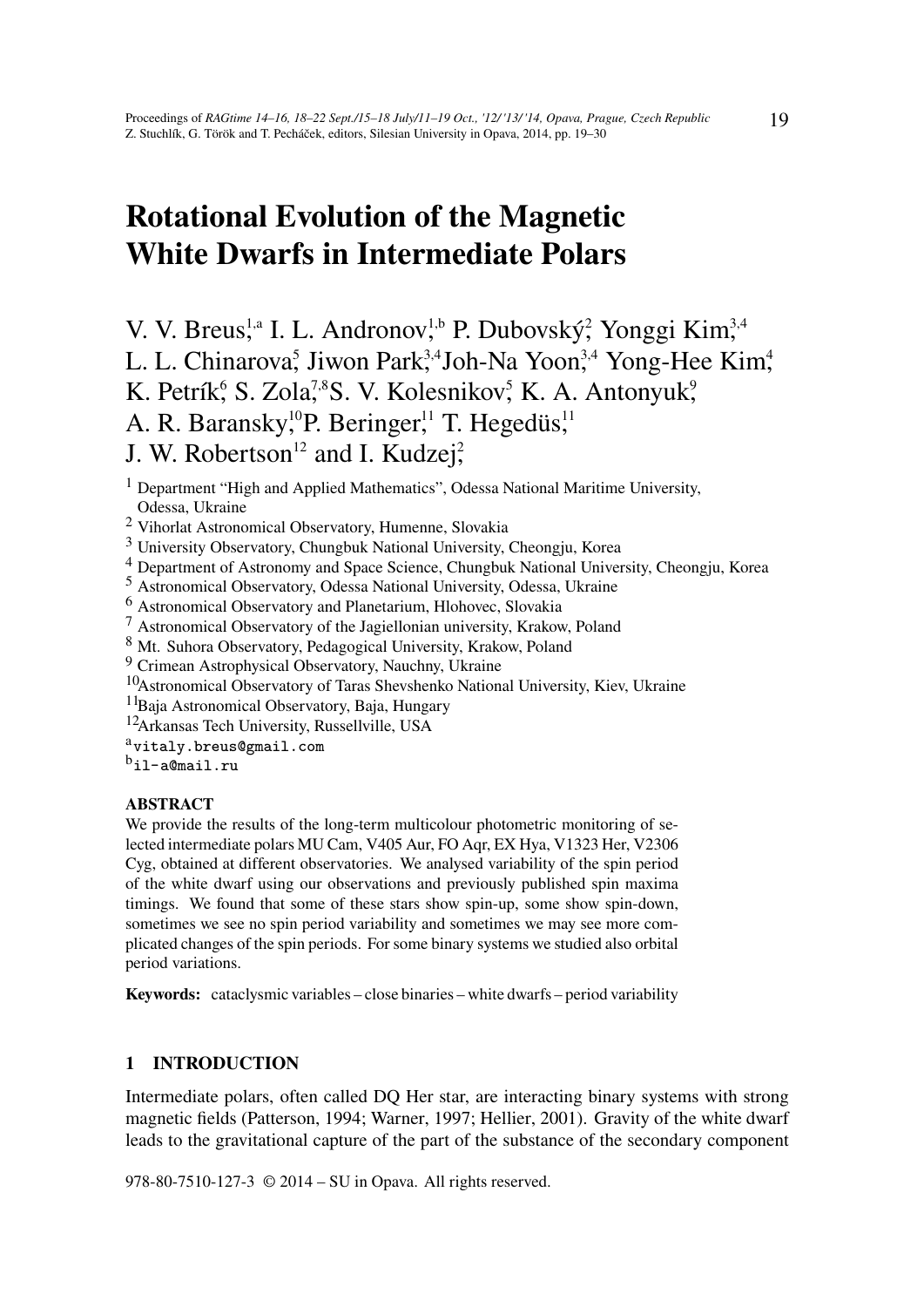#### 20 *V. V. Breus et al.*

near the inner Lagrange points. Due to the Coriolis force, plasma flux deviates from the center line and forms an accretion disk around a white dwarf. A strong magnetic field destroys the inner part of the disk and leads to the formation of two accretion columns, which are one of the brightest sources of radiation in a wide spectral range from x-ray to infrared. The cyclotron radiation is characterized by the presence of polarization. The matter forms a shock wave heats up and settles on the surface of the white dwarf. Rare outbursts are possible (e.g. DO Dra (Andronov et al., 2008)). Intermediate polars were often classified as nova-like stars with relatively small changes in average per night light.

Usually intermediate polars show two kinds of optical variability which are caused by different physical processes. The orbital period is usually 3–7 hours. The spin variability is caused by the rotation of the white dwarf with one or two accretion columns with the period range from few to dozens of minutes. So, the light curve is a superposition of two different periodic variations and some aperiodic processes like flickering, outbursts, changes from high to low luminosity state etc. But, in case of V1323 Her we may see no orbital variability, suggesting a low orbit inclination (Andronov et al., 2011) and in case of V709 Cas we may see no spin variability because the object is faint, spin period is very short and time resolution is not sufficient (Hric et al., 2014).

Some of selected intermediate polars exhibit a statistically significant dependence of the color index on the spin phase, indicating a variable distribution of energy in the spectrum and necessity of multicolour observations rather than mono-filter or unfiltered ones. During our monitoring we obtained mainly time series with alternatively changing V and R color filters.

#### 2 DATA PROCESSING

The CCD frames were processed using C-MuniPack software. In some cases (too few stars in the field, not enough to match frames automatically) we used the program Winfits written by V. P. Goranskij. The final time series were obtained using the program MCV (Andronov and Baklanov, 2004) taking into account multiple comparison stars (Kim et al., 2004), the same software was used for periodogram analysis. For our objects we analysed all available photometric data, including long CCD series published in AAVSO database.

To determine extrema timings we used trigonometric polynomial approximation. We choose 2-periodic variability model for smoothing

$$
m(t) = m_0 - r_1 \cos(\omega_1 (t - T_{01})) - r_2 \cos(\omega_2 (t - T_{02})),
$$
\n(1)

where  $m(t)$  – is the smoothed value of brightness at time *t*,  $m_0$  – average brightness on theoretical curve (generally different from the sample mean (Andronov, 2003),  $\omega_i$  =  $2\pi/P_j$ ,  $r_j$  – semi-amplitude,  $T_{0j}$  is the epoch for maxima of brightness of photometric wave with number *j* and period *P<sup>j</sup>* . We calculated only one moment per set of observations (i.e. per night) because the accuracy estimate is much better then for individual extrema. This method is optimal for approximation of observations of intermediate polars and is often used in case of spin + orbital variability, e.g. EX Hya (Andronov and Breus, 2013), MU Cam (Kim et al., 2005). For objects that show variability with one period we used regular trigonometric polynomial approximation. This way we determined spin maxima and orbital minima timings.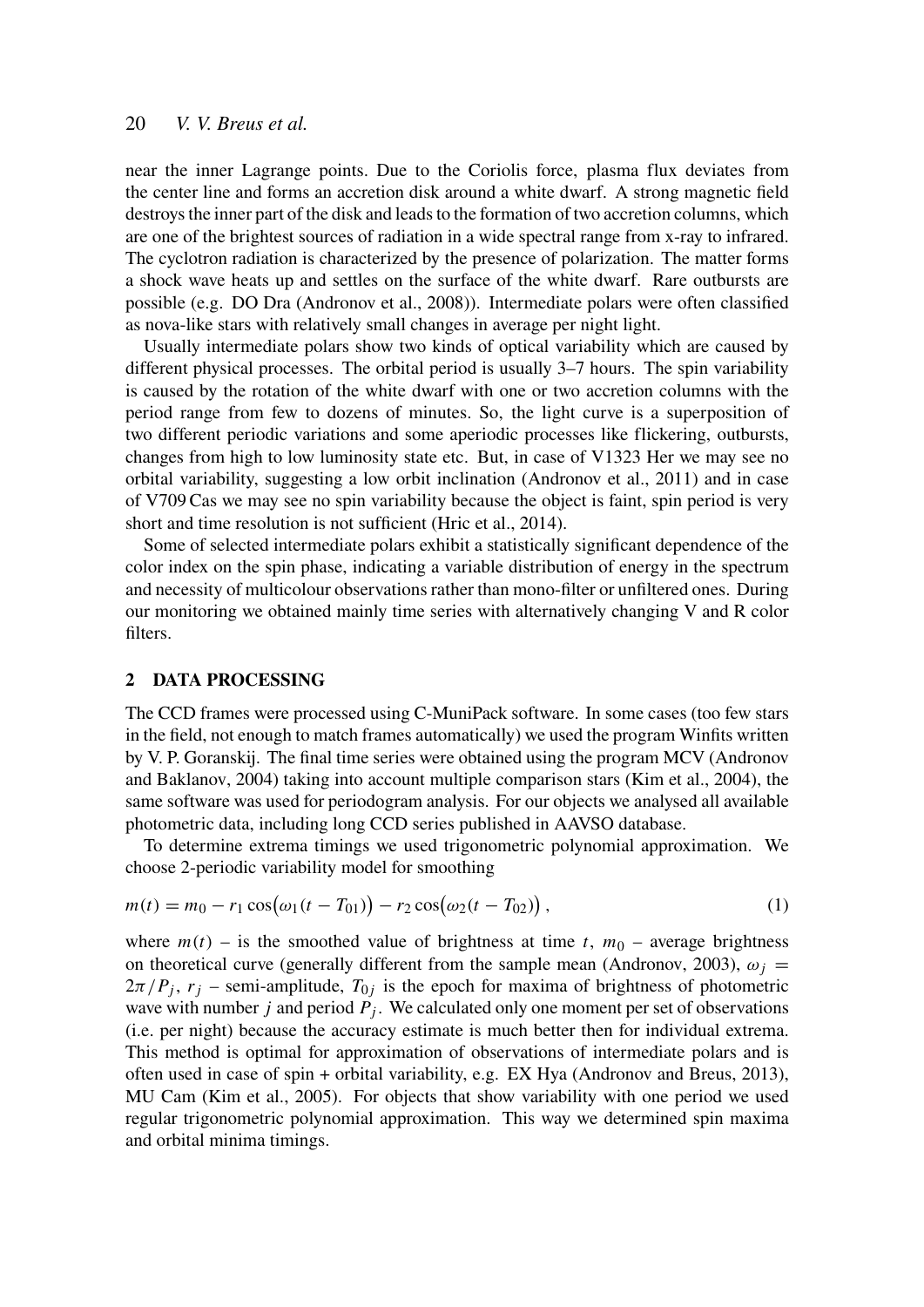To study period variations we used O-C analysis. Generally we calculated two O-C diagrams: for spin maxima and for orbital minima timings. Along with moments determined using our own data we used all published ones. Contrary to a classical representation of the "O-C diagram" as a dependence of the timings from an ephemeris, i.e.

$$
O - C = T - (T_0 + P \cdot E) \tag{2}
$$

on the cycle number *E*, we have used phases instead, i.e.  $\phi = (O - C)/P$ . For a correct ephemeris, the phases should be concentrated near the zero value. For some objects we detected cycle miscounts caused by gaps in regular observations and not enough-precisely determined values of the periods. After correction of it, we smoothed O-C diagram with a polynomial with statistically-optimal degree. Using coefficients of these polynomials after many years of monitoring, it is possible to determine the value of the period more precisely and (in some cases) detect second derivatives of the period, e.g. acceleration of the spin period of the white dwarf. Sometimes the period increase was turned to a period decrease (FO Aqr). These changes may be interpreted by a model of precession of a rapidly rotating white dwarf (Andronov 2005), which predicts chaotic variability of the spin period at time scales of decades.

### 3 MU CAMELOPARDALIS

The X-Ray source 1RXS J062518.2+733433 was classified as an Intermediate polar (Araujo-Betancor et al., 2003; Staude et al., 2003). Later, results of 7 nights of CCD-photometry obtained using 1.8m telescope in Korea were published (Kim et al., 2005): ephemeris of the orbital minima

$$
BJD = 2453023.6159(42) + 0.1966431(33) \cdot (E - 1735)
$$
\n(3)

and improved ephemeris for spin maxima

$$
BJD = 2452893.78477(10) + 0.01374116815(17) \cdot (E - 15382).
$$
 (4)

Hereafter in brackets we provide a statistical error estimate in units of a last digit.

After this publication, photometric monitoring of the system was continued in Korea (Chungbuk National University Observatory), Slovakia (Astronomical observatory and planetarium in Hlohovec and Vihorlat observatory in Kolonica, 2007–2014) and Poland (Jagiellonian university observatory, Krakow, 2013–2014). First we determined the value of orbital period of the system  $0^d.1968538 \pm 0.0000013$  and spin period  $0^d.01374$  which were close to published earlier values. By now we collected more then 300 spin maxima timings. We used two-periodic trigonometric polynomial fit. Dependence of phase on time is presented on the Fig. 1

As we see significant trends and phase shifts, we suggested period variability hypothesis. Taking into account results obtained for other intermediate polars, where phase variability was detected on the timescale of years or decades, this dependence should be smooth so we corrected cycle numbers for MU Cam and found parabolic dependence:

$$
T(E) = 2454085.50721(14) + 0.0137409414(13) \cdot E - 1.520(13) \cdot 10^{-12} \cdot E^2. \tag{5}
$$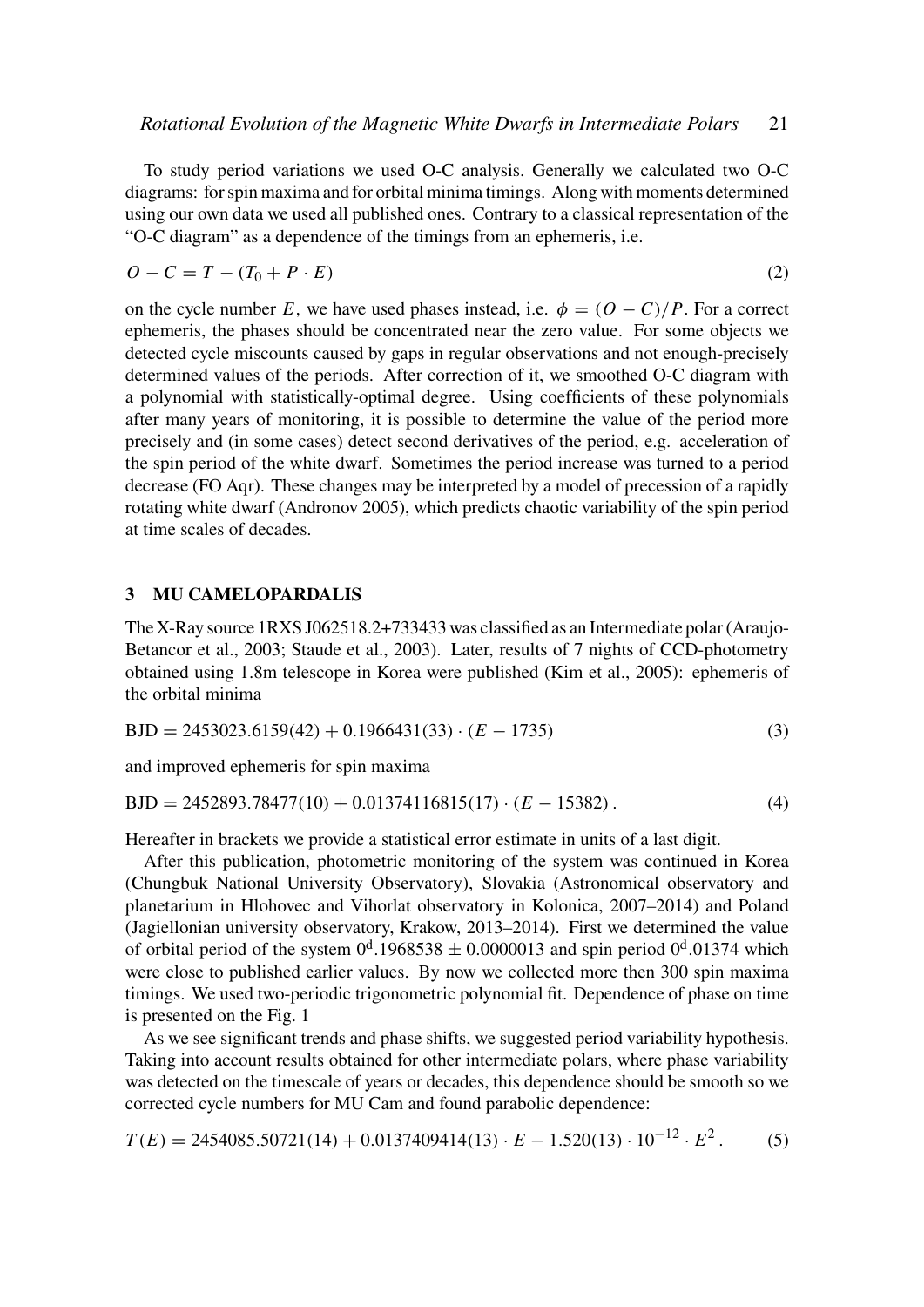

Figure 1. Dependence of phase of MU Cam spin maxima on time. Cycle count for constant period model (*top*) and variable period model (*middle and bottom*). Weighted (*red*) and non-weighted (*blue*) polynomial approximation are presented with corresponding error corridors.

The *Q* coefficient is 114 times higher of it's error estimate and is statistically significant. So we may see the decrease of the spin period of the white dwarf (the spin-up of the white dwarf). The characteristic time of the spin-up is  $\tau = 170 \pm 1.5$  thousand years. If we will take into account individual error estimates of maxima timings (i.e. weighted polynomial fit) we got slightly different parameters:

$$
T(E) = 2454085.50766(25) + 0.0137409545(16) \cdot E - 1.635(23) \cdot 10^{-12} \cdot E^2. \tag{6}
$$

Here the *Q* coefficient is only 70 times higher of it's error estimate but still is statistically significant. The characteristic time of the spin-up is  $\tau = 158.1 \pm 2.2$  thousand years. This value is 30 times smaller then 4.71 million years observed for the intermediate polar EX Hya (Andronov and Breus, 2013), but only 2 times smaller then 290 thousand years for BG CMi (Kim et al., 2004)

#### 4 V405 AURIGAE

The intermediate polar V405 Aur was discovered as an optical counterpart of the soft ROSAT source 1RXS J055800.7+535358 (Haberl et al., 1994). The soft X-Ray flux was changing with a period of 272.74 s, which was supposed to be a spin period of the white dwarf. The presence of optical pulsations at a period of  $272.785 \pm 0.003$  s was reported (Ashoka et al., 1995).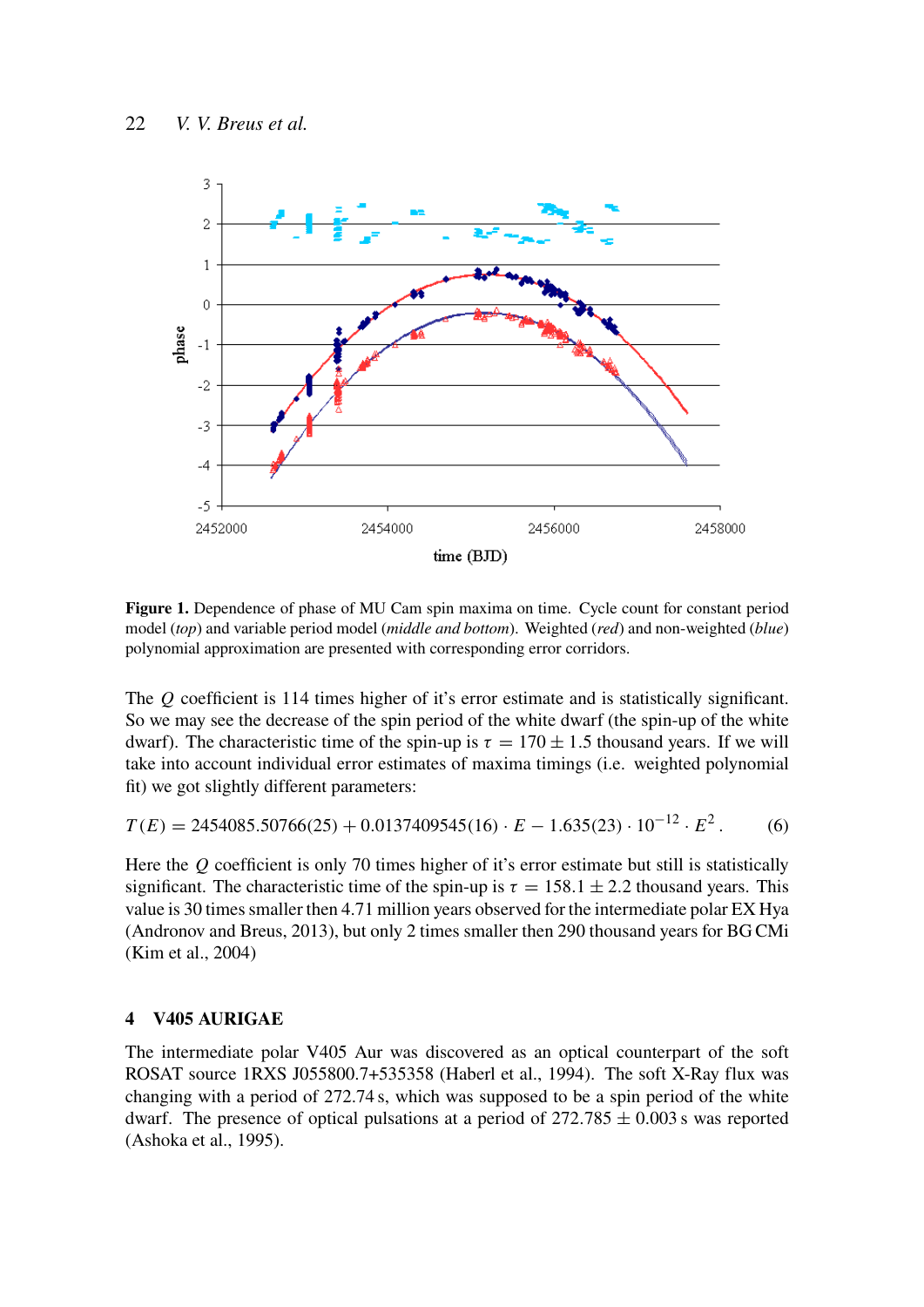Later two independent announcements (Allan et al., 1995; Skillman, 1996) were made that the spin period of the white dwarf in V405 Aur is twice longer (545.45 s). It was justified by detection of circular polarization with a period of  $P = 0.006301 \pm 0.000055$  d  $(544.4 \pm 4.8)$  s and semi-amplitude of  $1.80 \pm 0.16$  percent (Shakhovskoj and Kolesnikov, 1997).

The O-C analysis of the maxima timings obtained in 1994–2007 and second-order polynomial fit to the timings were published (Piirola et al., 2008):

$$
T_{\text{max}} = \text{HJD} \sim 2449681.46389(5) + 0.0063131474(4)E + 4(4) \cdot 10^{-16}E^2. \tag{7}
$$

The quadratic term is formally positive (corresponding to a period increase) it is not statistically significant.

We analysed photometric CCD observations obtained using different telescopes in Slovakia (Kolonica and Hlohovec), Hungary (Baja), Ukraine (Crimea), USA (Arkansas Tech University Observatory) and got 93 spin maxima timings (Breus et al., 2013). The O-C diagram for historical timings (Piirola et al., 2008), maxima timings published later and our own ones was analysed. Contrary to a suggestion of Piirola et al., the points for the recent years show a distinct period decrease. We considered 4 models of period variations, the most probable were the 3-rd order weighted fit to the phases of maxima:

$$
T_{\text{max}} = \text{HJD } 2452867.07807(2) + 0.006313147760(131) \cdot (E - E_0) - 502(237) \times 10^{-18} (E - E_0)^2 - 239(80) \times 10^{-23} (E - E_0)^3. \tag{8}
$$

It corresponds to all observations better then quadratic one and fits most recent observations showing a negative trend (see Fig. 2). Also we checked a hypothesis of periodic change of O-C. We calculated the periodogram using the approximation combining a 1-st order trigonometric and a 1-st order algebraic polynomials. The maximum peak at the periodogram corresponds to a period of  $2268^d = 6.2$  yr. The corresponding fit is

$$
\phi = -0.00049(219) + 0.0000002(14) \times (T - 2452881) ++ 0.0315(32) \cos(2\pi \cdot (T - 2452389)/2268).
$$
 (9)

As these periodic variations are statistically significant (at a level of semi-amplitude of 9.7 $\sigma$ ), we suggested a third body orbiting the inner binary system with a period of  $\approx$  6.2 yr, with a distance of the center of masses to the binary of  $(5.15 \pm 0.53) \times 10^9$  meters). The corresponding mass function is  $F(M) \approx 0.09 M_{\odot}$ , so a third body may be a lowmass red dwarf (Breus et al., 2013). But, the latest observations show us continuation of period decrease, thus we should confirm it by new observations and return to the 3-rd order polynomial fit.

### 5 FO AQUARII

The intermediate polar FO Aqr is known for many years. Observations were obtained in Slovakia (Vihorlat Astronomical Observatory) and Hungary (Baja Astronomical Observatory). Periodogram analysis revealed that the photometric period of the system is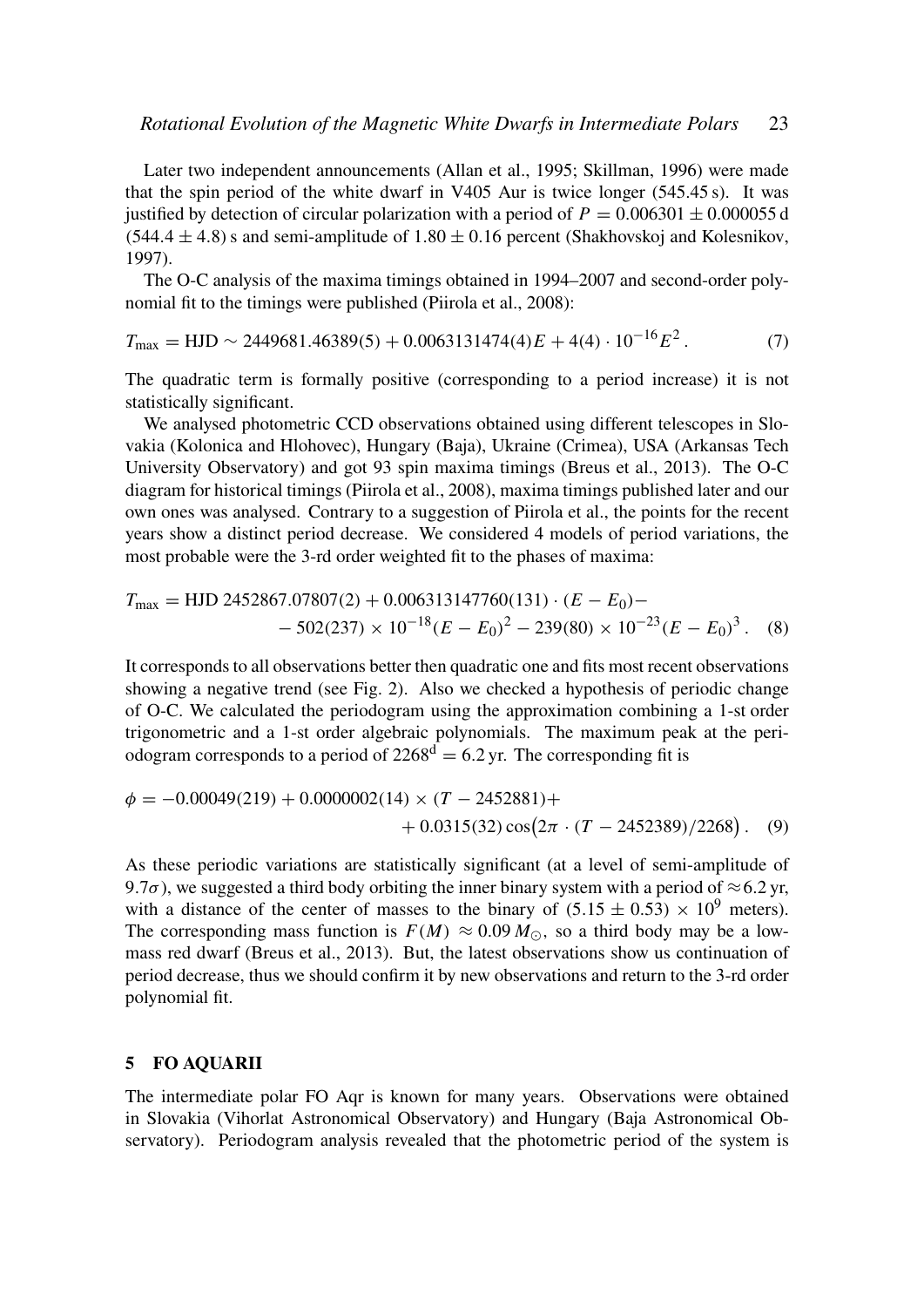

Figure 2. Dependence of phases of maxima timings of V405 Aur on cycle number of the spin period: *circles* – original observations, *line* – an approximation using 3-rd order polynomial fit with corresponding  $\pm 1\sigma$  and  $\pm 2\sigma$  error corridors.

 $0<sup>d</sup>$ .014312(5) that was a daily alias of the spin period of the white dwarf published before. So we concluded that the period during our observations was  $0<sup>d</sup>$ .014521(3) with an initial epoch for the maximum brightness of 2455068.72430(36) (Breus et al., 2012). The previous published values of the spin period were  $0<sup>d</sup>$ .01451905 (Patterson et al., 1998) and  $0<sup>d</sup>$ .01451718 (Williams, 2003) so, the spin period is significantly shorter than earlier.

We collected spin maxima timings for more then 30 years and carried out the O-C analysis (see Fig. 3). At the beginning the observations were regular and no cycle miscount was done. Later on, there was a gap for almost 6 years after which we have started our own monitoring. So, we have 2 branches on the O-C diagram, which are separated with a gap and there is no published timings or time series which could help in filling this gap with points to restore the correct cycle numbering. This shows a very high importance of regular studies of such short period objects. Opposite to other objects, period variations of FO Aqr are complicated. From 1981 to 1987, the white dwarf showed a spin-down, then it changed to a spin-up.

#### 6 EX HYDRAE

The intermediate polar EX Hya is another "old" variable star, according to the SAO/NASA Astrophysics Data System (ADS) the first publication on it was in 1957. We observed this object using remotely-controlled telescopes TOA150 (15cm) and BigMak (35cm) at the Tzec Maun observatories (http://tzecmaun.org/) in 2010–2011. For the O-C analysis we used as moments of maxima of our own and published patrol observations, as published moments. In total we used 452 moment of maxima, that cover 49 years.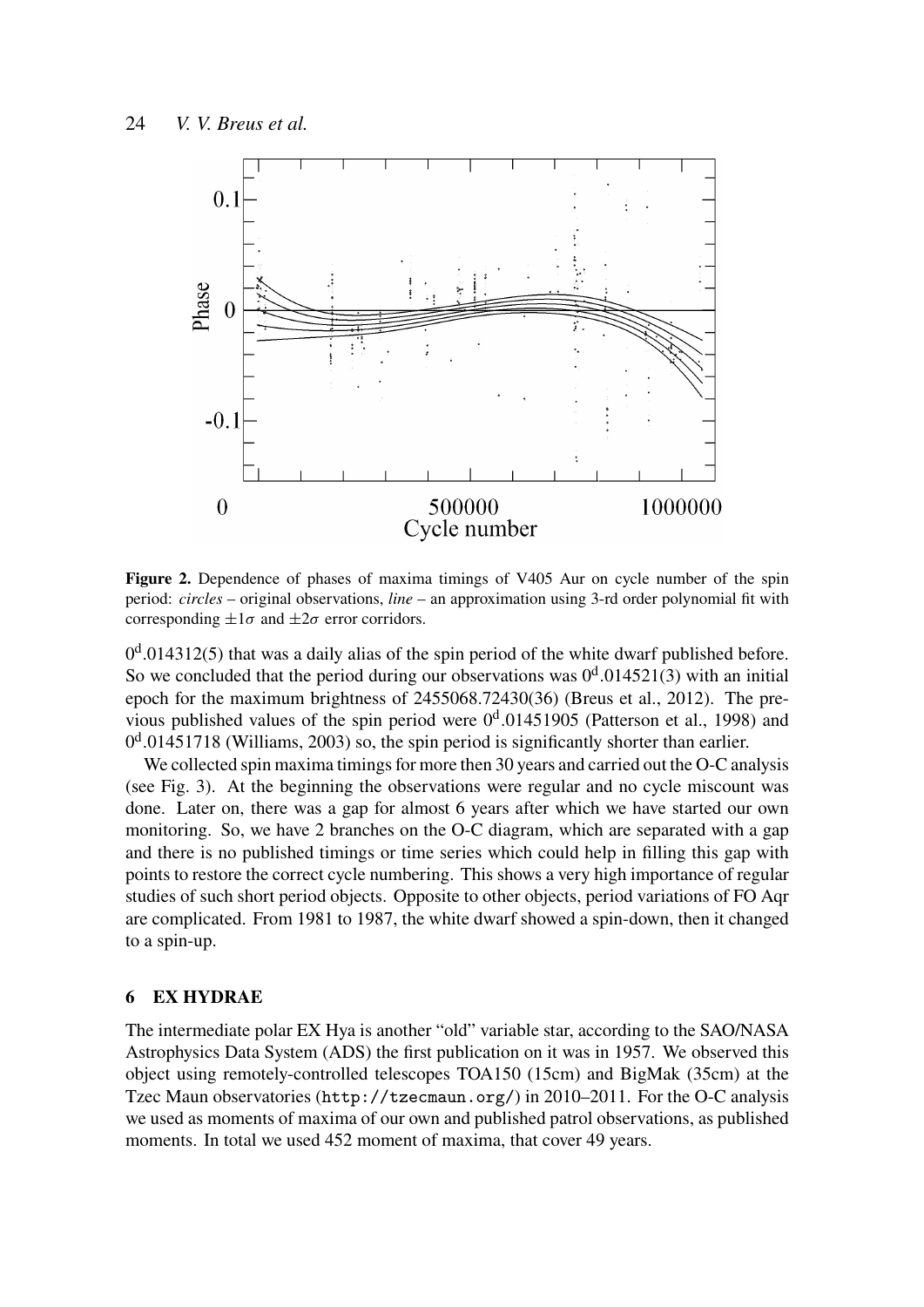

Figure 3. Dependence of phase of FO Aqr spin maxima on time with 2 branches – based on own and compiled observations. Best fit 3-rd order polynomials are shown for different cycle difference between the branches.

As a result of previous analysis (Mauche et al., 2009) the ephemeris was published:

$$
T(E) = 2437699.8917(6) + 0.046546484(9) \cdot E -
$$
  
- 7.3(4) × 10<sup>-13</sup> · E<sup>2</sup> + 2.2(6) × 10<sup>-19</sup> · E<sup>3</sup>. (10)

Authors suggested the presence of a statistically significant cubic coefficient *Q*3. Using the program MCV we determined the statistically optimal degree of the polynomial for O-C approximation and it was equal to two. So, analysed timings do not confirm the assumption of the presence of a statistically significant cubic term in ephemeris by Mauche (Mauche et al., 2009). O-C diagram and it's  $\pm 1\sigma$  and  $\pm 2\sigma$  error corridors are shown on Fig. 4.

We obtained the ephemeris for spin maxima

$$
T_{\text{max}} = 2437699.89079(59) + 0.0465464808(69) \cdot E - 6.3(2) \times 10^{-13} \cdot E^2. \tag{11}
$$

The *Q* coefficient corresponds to the characteristic time of the spin-up of  $\tau = 4.67(14) \times 10^6$ years.

#### 7 V1323 HERCULIS

The intermediate polar V1323 Her (previously known as RXS J180340.0+401214) was regularly observed in Slovakia (Kolonica and Hlohovec) and Korea (Chungbuk National University Observatory). The light curve shows that the orbital variability is almost absent,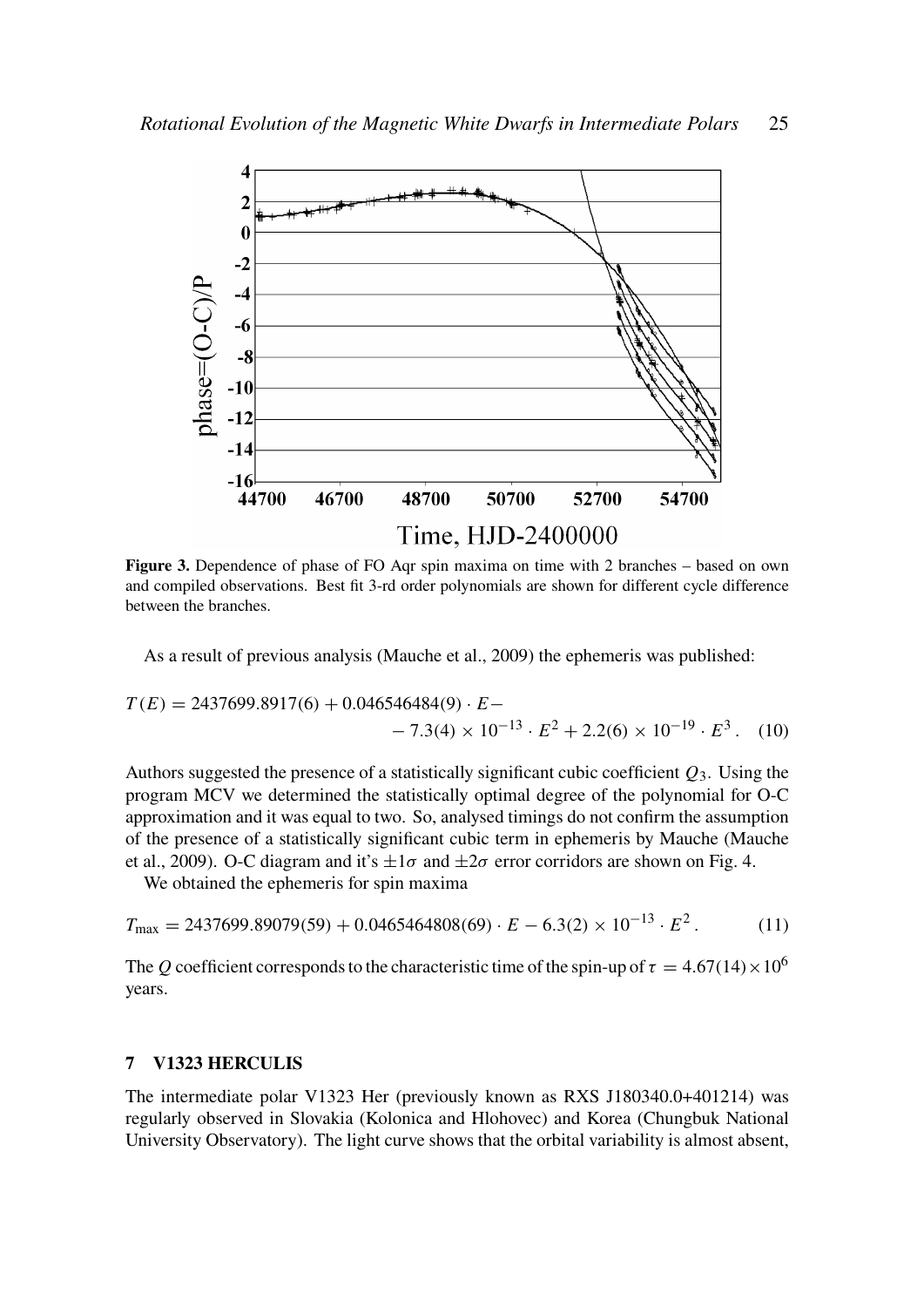

Figure 4. O-C diagram for spin maxima of the EX Hya, calculated for the values of the initial epoch  $T_0 = 2437699.8920$  (Vogt et al., 1980) and the period  $P_0 = 0^d.046546484$  (Mauche et al., 2009).

no eclipses were found, suggesting a low orbit inclination (less then 70 degrees). The photometric wave is originated due to a spin rotation of the white dwarf, during which the viewing conditions of the accretion columns are continuously changing. So the variability seems to be due to the geometric conditions (changing of the angle between stream and beam of view in the rotation), rather than for the physical ones (instability of the accretion column – that really is present, but not periodic). One hump shape at the phase light curve argues for a high inclination of the magnetic axis in this system, so we see mainly an upper accretion column.

From periodogram analysis of our first observations in 2007 we obtained the value of the spin period of  $1520.4509 \pm 0.0022$  seconds (25.34 minutes). It had 30 times better accuracy then published earlier value because of more time series obtained during longer time interval were used. Later on, the O-C analysis (see Fig. 5) showed the necessity of improvement of this value. However, due to a published epoch of minimum instead of maximum (Teichgraeber et al., 2007), previous attempt to fit all timings (Andronov et al., 2011) were not successive. So, we determined a new linear ephemeris for the spin maxima:

$$
T_{\text{max}} = 2454604.04449(14) + 0.017596986(3) \cdot E \,. \tag{12}
$$

We checked quadratic polynomial approximation. The coefficient  $Q = (9 \pm 5) \times 10^{-14}$ formally corresponds to characteristic time scale of period variations of  $\tau = (4.6 \pm 2.5) \times 10^6$ years, but the parameter is equal to 1.9 of its error estimate and thus is not statistically significant (Andronov et al., 2012). So, we conclude that contrary to other intermediate polars, no spin period variations were detected in V1323 Her.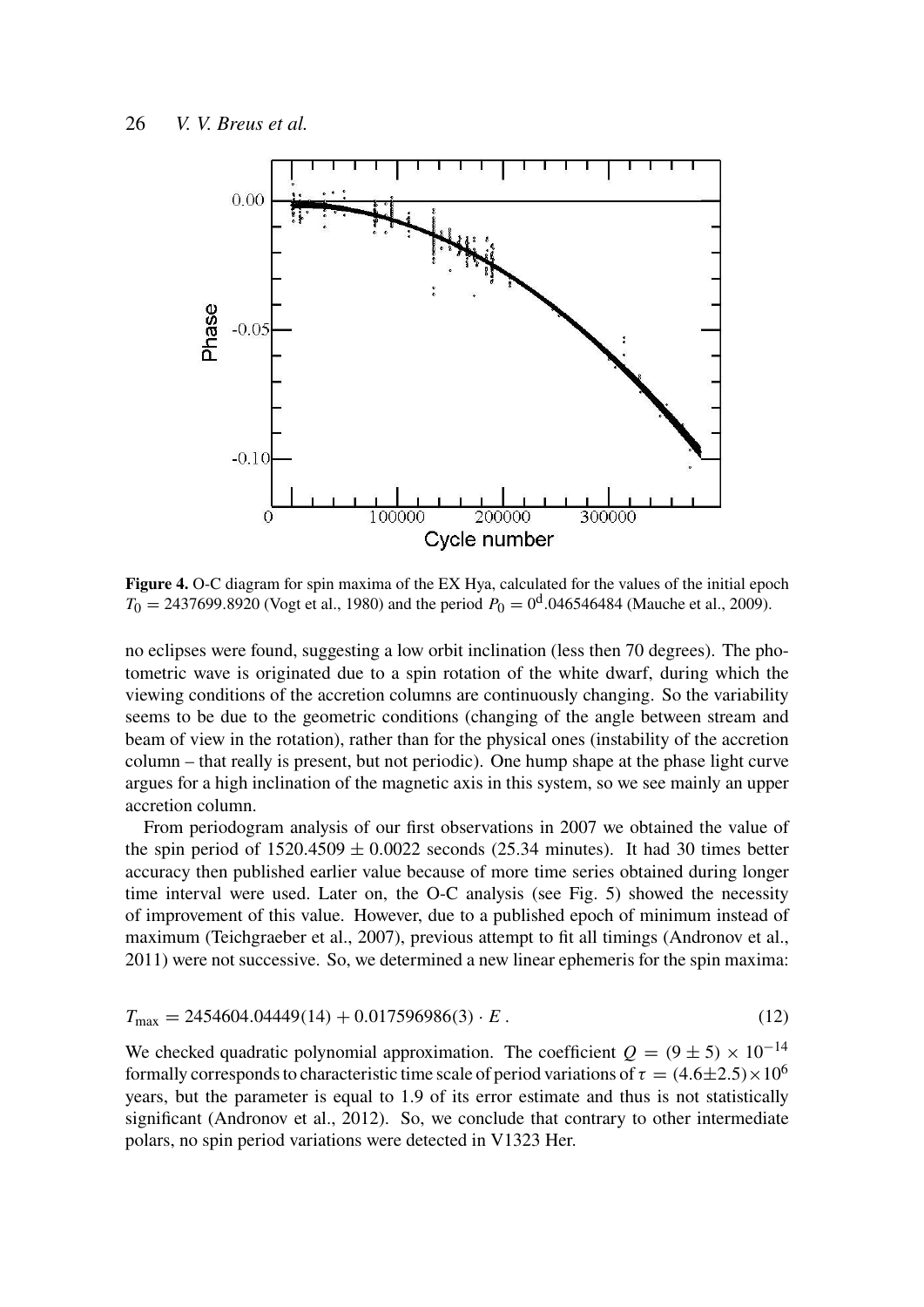

Figure 5. O-C diagram of the V1323 Her for the spin maxima timings.

## 8 V2306 CYG

The pulsating X-ray source 1WGAJ1958.2+3232 was discovered using ROSAT observations (Israel et al., 1998). From the spectroscopy and photometry an orbital period of 4 h 36 m and the pulsation period of 733 s were found (Zharikov et al., 2001). Later on, orbital period 5.387 h was reported (Norton et al., 2002), corresponding to the −1 day alias of the previous value (Zharikov et al., 2001). Just after it, Zharikov et al. repeated the analysis using own photometric and spectroscopic data along with the data by A. Norton and confirmed their previously found orbital period of 4 h 35 m (Zharikov et al., 2002). The star was named as V2306 Cyg in 2003. For V2306 Cyg, we obtained large dataset with the timespan of 4 years mainly in Hlohovec and Krakow observatories, between 2010 and 2014. Additionally, we analysed all 14 CCD time series from the AAVSO data archive. Extrema timings were determined. Unfortunately, short timespan and high error estimates does not allow us to find spin period variations. We used linear fit to the O-C which shows that the spin period is  $0<sup>d</sup>$ .008487557(9) instead of  $0<sup>d</sup>$ .00848 At the same time, periodogram analysis shows different peaks, including the published values of the orbital period and it's aliases, and many of these peaks are even higher. We built O-C diagram for the orbital minima timings (see Fig. 6) and found a few cycles per year miscount, which gave us the linear trend on the O-C. So, we can conclude that the correct orbital period may be 0.2232685(24) days or 0.181545(3) days, which are daily aliases of each other and are close to (Norton et al., 2002; Zharikov et al., 2002)respectively.

## 9 CONCLUSIONS

Period variations are frequently observed in intermediate polars and are typically detectable at a time scale of decades. Some objects do not show a statistically significant period change (e.g. V1323 Her (Andronov et al., 2012) and V2306 Cyg), some show a period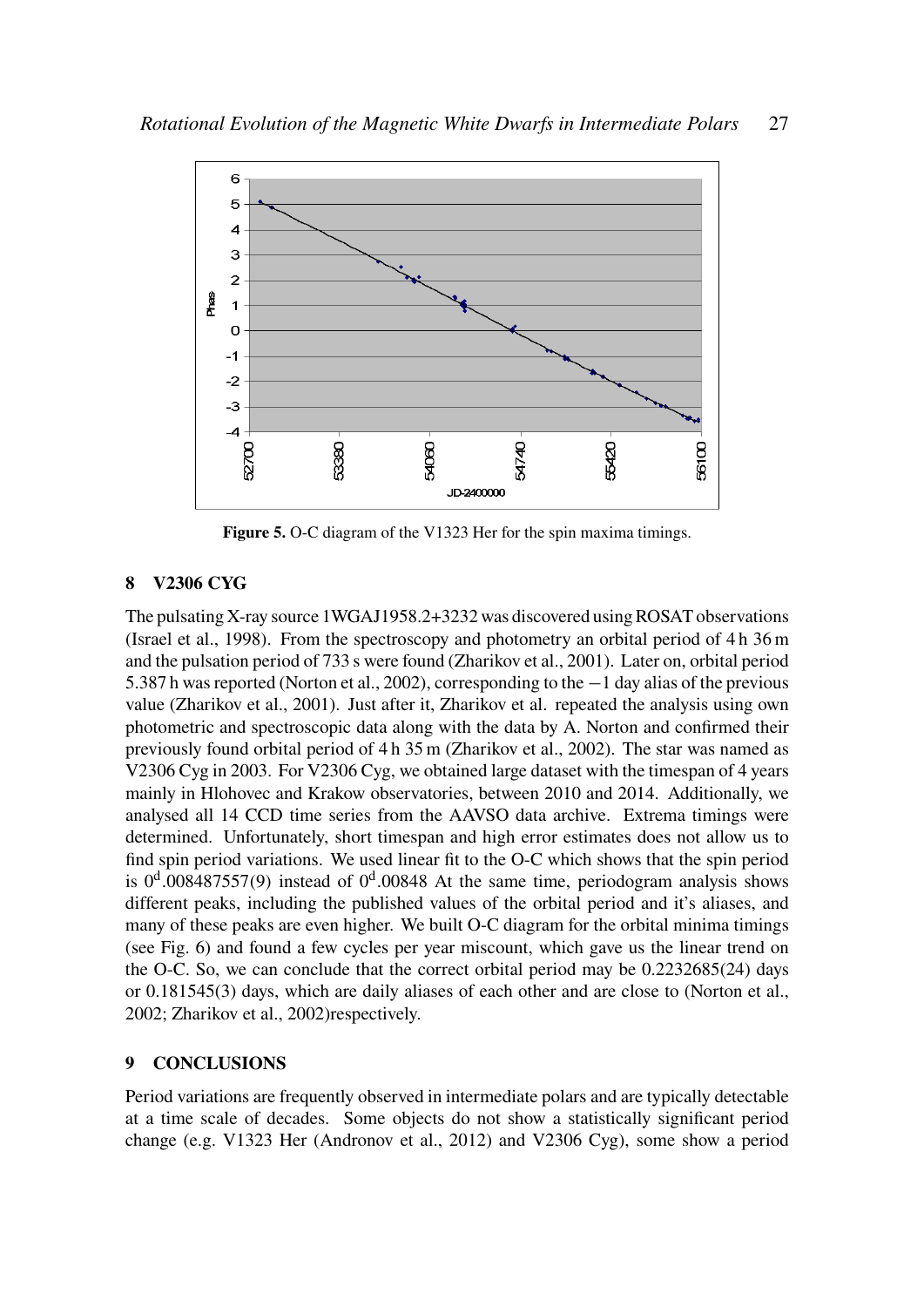

Figure 6. O-C diagram of the V2306 Cyg orbital minima timings.

decrease (e.g. MU Cam, EX Hya (Andronov and Breus, 2013), V405 Aur (Breus et al., 2013), BG CMi (Kim et al., 2004)), some show more complicated spin period variations (e.g. FO Aqr (Breus et al., 2012)). From theoretical expectations, the spin periods of the white dwarf should be equal to some equilibrium value, which is equal to period of "Kepler" rotation of the inner accretion disk at a distance of the magnetospheric radius (Warner, 1997; Hellier, 2001). Period variations may be caused by changes of the accretion rate due to modulation of the mass transfer caused by magnetic activity of the red secondary (Andronov and Shakun, 1990) fluctuations of the orbital separation (Andronov and Chinarova, 2002), or precession of the magnetic white dwarf (which will be present either with constant, or variable accretion rate), (Andronov, 2005). At time scales of decades, one may see only a part of the curve of cyclic variations. Thus apparently the "O-C" diagram may be not a "wave", but a square (for smaller time intervals) or cubic parabola (for larger intervals).

#### ACKNOWLEDGEMENTS

This work is part of the international project Inter-longitude astronomy and the national project The Ukrainian virtual Observatory.

#### REFERENCES

Allan, A., Horne, K. and Hilditch, R. W. (1995), RX J0558+53, *IAU Circ.*, 6154, p. 2.

- Andronov, I. L. (2003), Multiperiodic versus noise variations: mathematical methods, in C. Sterken, editor, *Interplay of Periodic, Cyclic and Stochastic Variability in Selected Areas of the H-R Diagram*, volume 292 of *Astronomical Society of the Pacific Conference Series*, p. 391.
- Andronov, I. L. (2005), Spin-Up and Spin-Down of Magnetic White Dwarfs in Cataclysmic Variables: Theory vs Long-Term Monitoring, in D. Koester and S. Moehler, editors, *14th European Workshop on White Dwarfs*, volume 334 of *Astronomical Society of the Pacific Conference Series*, p. 447.

Andronov, I. L. and Baklanov, A. v. (2004), *Astron. School Reports*, 5, p. 264.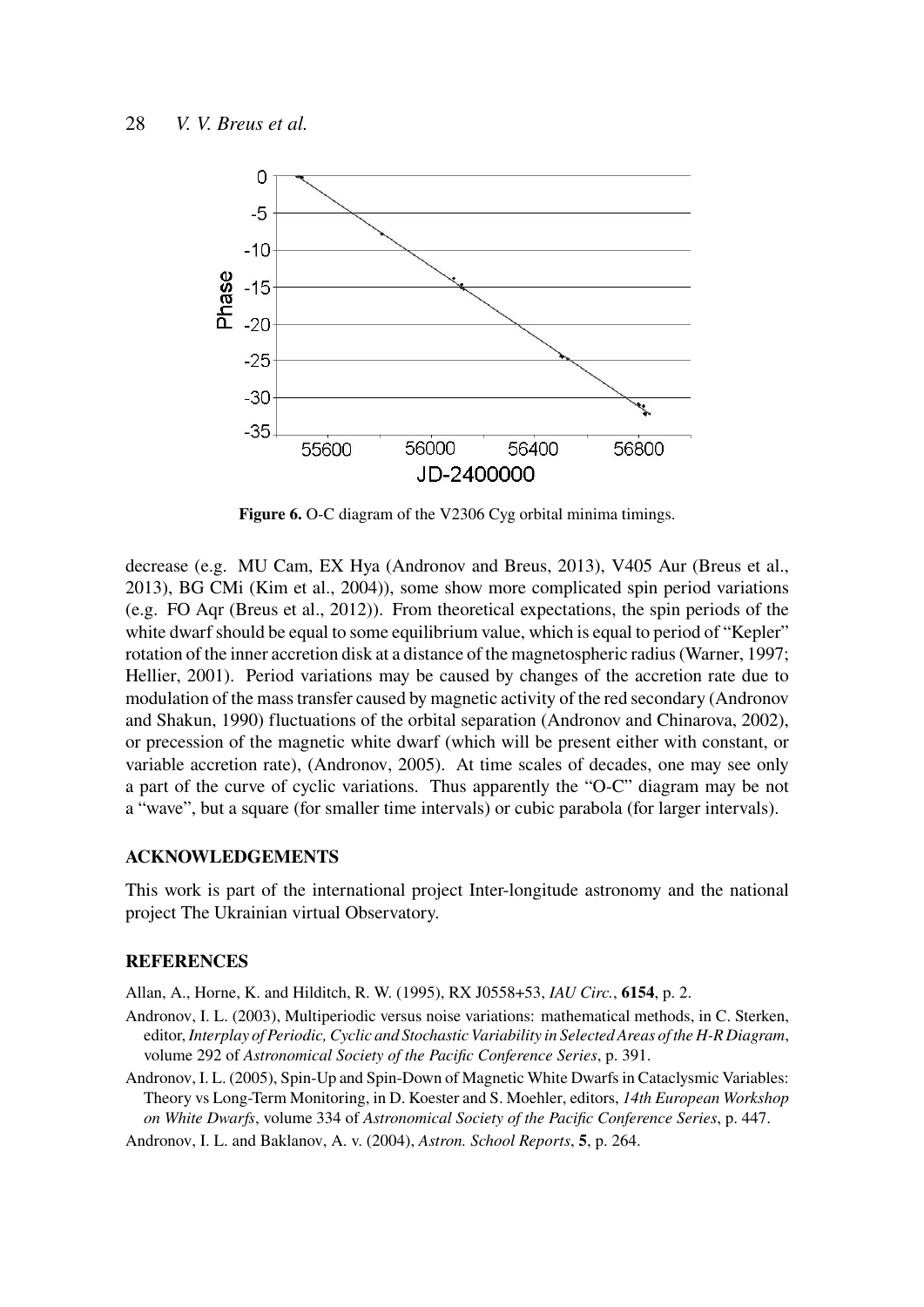- Andronov, I. L. and Breus, V. V. (2013), Variability of the Rotation Period of the White Dwarf in the Magnetic Cataclysmic Binary System EX Hya, *Astrophysics*, 56, pp. 518–530, arXiv: 1308.1805.
- Andronov, I. L., Breus, V. V. and Zola, S. (2012), Determination of Characteristics of Newly Discovered Eclipsing Binary 2MASS J18024395 +4003309 = Vsx J180243.9+400331, *Odessa Astronomical Publications*, 25, p. 150, arXiv: 1212.6741.
- Andronov, I. L. and Chinarova, L. L. (2002), Third component in cataclysmic variables: Additional mechanism for accretion rate changes?, in B. T. Gänsicke, K. Beuermann and K. Reinsch, editors, *The Physics of Cataclysmic Variables and Related Objects*, volume 261 of *Astronomical Society of the Pacific Conference Series*, p. 47.
- Andronov, I. L., Chinarova, L. L., Han, W., Kim, Y. and Yoon, J.-N. (2008), Multiple timescales in cataclysmic binaries. The low-field magnetic dwarf nova DO Draconis, *Astronomy and Astrophysics*, 486, pp. 855–865, arXiv: 0806.1995.
- Andronov, I. L., Kim, Y. K., Yoon, J.-N., Breus, V. V., Smecker-Hane, T. A., Chinarova, L. L. and Han, W. (2011), Two-Color CCD Photometry of the Intermediate Polar 1RXS J180340.0+401214, *Journal of Korean Astronomical Society*, 44, pp. 89–96.
- Andronov, I. L. and Shakun, L. I. (1990), Alternating cycle durations in dwarf novae, *apss*, 169, pp. 237–240.
- Araujo-Betancor, S., Gänsicke, B. T., Hagen, H.-J., Rodriguez-Gil, P. and Engels, D. (2003), 1RXS J062518.2+733433: A new intermediate polar, *Astronomy and Astrophysics*, 406, pp. 213–219, arXiv: astro-ph/0305270.
- Ashoka, B. N., Marar, T. M. K., Seetha, S., Kasturirangan, K. and Bhattacharyya, J. C. (1995), Detection of optical pulsations from RX J0558.0+5353., *Astronomy and Astrophysics*, 297, p. L83.
- Breus, V. V., Andronov, I. L., Dubovsky, P., Kolesnikov, S. V., Zhuzhulina, E. A., Hegedus, T., Beringer, P., Petrik, K., Robertson, J. W., Ryabov, A. V., Kudzej, I. and Shakhovskoy, N. M. (2013), Variability of the Spin Period of the White Dwarf in the Intermediate Polar V405 Aur: Low-Mass Third Body or Precession?, *Journal of Physical Studies*, 17, iD: 3902.
- Breus, V. V., Andronov, I. L., Hegedus, T., Dubovsky, P. A. and Kudzej, I. (2012), Two-period variability of the intermediate polar FO Aqr, *Advances in Astronomy and Space Physics*, 2, pp.  $9 - 10.$
- Haberl, F., Throstensen, J. R., Motch, C., Schwarzenberg-Czerny, A., Pakull, M., Shambrook, A. and Pietsch, W. (1994), Discovery of the new intermediate polar RX J0558.0+5353, *Astronomy and Astrophysics*, 291, pp. 171–180.
- Hellier, C. (2001), *Cataclysmic Variable Stars*, Springer.
- Hric, L., Breus, V., Katysheva, N. A., Shugarov, S. Y. and Dubovský, P. (2014), The new period of the intermediate polar v709 cas, *Astronom. Nachr.*, 335(4), pp. 362–366, ISSN 1521-3994, URL http://dx.doi.org/10.1002/asna.201312044.
- Israel, G. L., Angelini, L., Campana, S., Giommi, P., Stella, L. and White, N. E. (1998), The discovery of 12-min X-ray pulsations from 1WGA J1958.2+3232, *Monthly Notices Roy. Astronom. Soc.*, 298, pp. 502–506, arXiv: astro-ph/9802119.
- Kim, Y., Andronov, I. L. and Jeon, Y.-B. (2004), CCD Photometry Using Multiple Comparison Stars, *Journal of Astronomy and Space Sciences*, 21, pp. 191–200.
- Kim, Y.-G., Andronov, I. L., Park, S.-S., Chinarova, L. L., Baklanov, A. V. and Jeon, Y.-B. (2005), Two-Color VR CCD Photometry of the Intermediate Polar 1RXS J062518.2+733433, *Journal of Astronomy and Space Sciences*, 22, pp. 197–210.
- Mauche, C. W., Brickhouse, N. S., Hoogerwerf, R., Luna, G. J. M., Mukai, K. and Sterken, C. (2009), Updated spin ephemeris for the cataclysmic variable EX Hydrae, *Information Bulletin on Variable Stars*, 5876, p. 1, arXiv: 0902.1977.